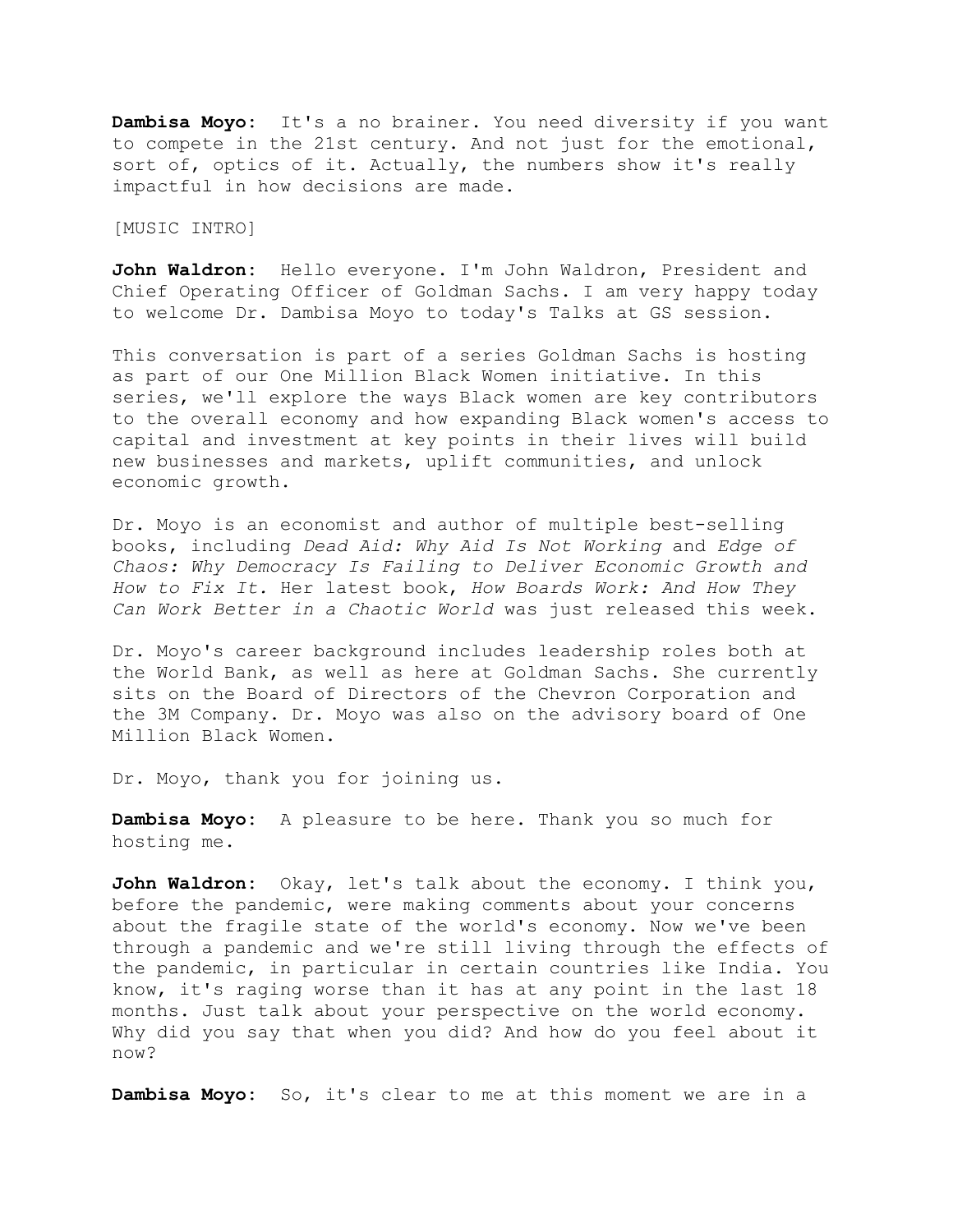rebound. I mean, to be a bit clichéd about it, a rebound is not a recovery. And so, yes, we had aggregate demand shock. We were all at home last year. This year we're coming back, getting vaccinated, hoping we get to herd immunity. And that, I would give demand shock in the opposite direction, have a material affects on the economy. And we've seen that already from consumer sentiment through to PMIs and some of the risks that we're seeing around inflation. But also, the forecasts for growth.

So, absolutely no doubt about it, there's a rebound underway. But that's a very different scenario from a recovery. And I have continued to be deeply concerned about the prospects of a recovery. Not just because of the debt amount and the concerns around inflation. But if you look at the IMF forecasts now, they are already worried about an economic drag that may emerge at sort of the end of next year. Particularly, you mentioned India. Places like India are unlikely to reach herd immunity before February 2023, is sort of the most aggressive numbers that I've seen given where they are.

But, you know, why are people still so skeptical? And why did I write my book *Edge of Chaos* in 2018 with those concerns? It's because there's a confluence of factors that have emerged. Everything from technology, digitization, the risk of a jobless underclass, demographic shifts, both in terms of the quality and the quantity of the workforce and what that might look like. You know, the OECD talks about the underinvestment in education in places like the United States. And that, a shortage of human capital, is a big piece of it.

Inequality has been underscored, obviously, and sort of, perhaps risk of a K-shaped recovery where inequality will widen is something that's emerged. It's top of mind now but was already deeply entrenched with real diminution of social mobility and concerns around inequality, not just in income and wealth, but also in education and healthcare.

And then, of course, climate change. There are massive drags into growth in that transition of energy. But also, what the consequences of that might look like.

So, I was talking about the confluence of these challenges, which are further layered by the fact that we'd already been worried in the aftermath of the financial crisis with issues of the impotence of public policy, too much debt, negative interest rates. But also, you know, in many respects, short termism, both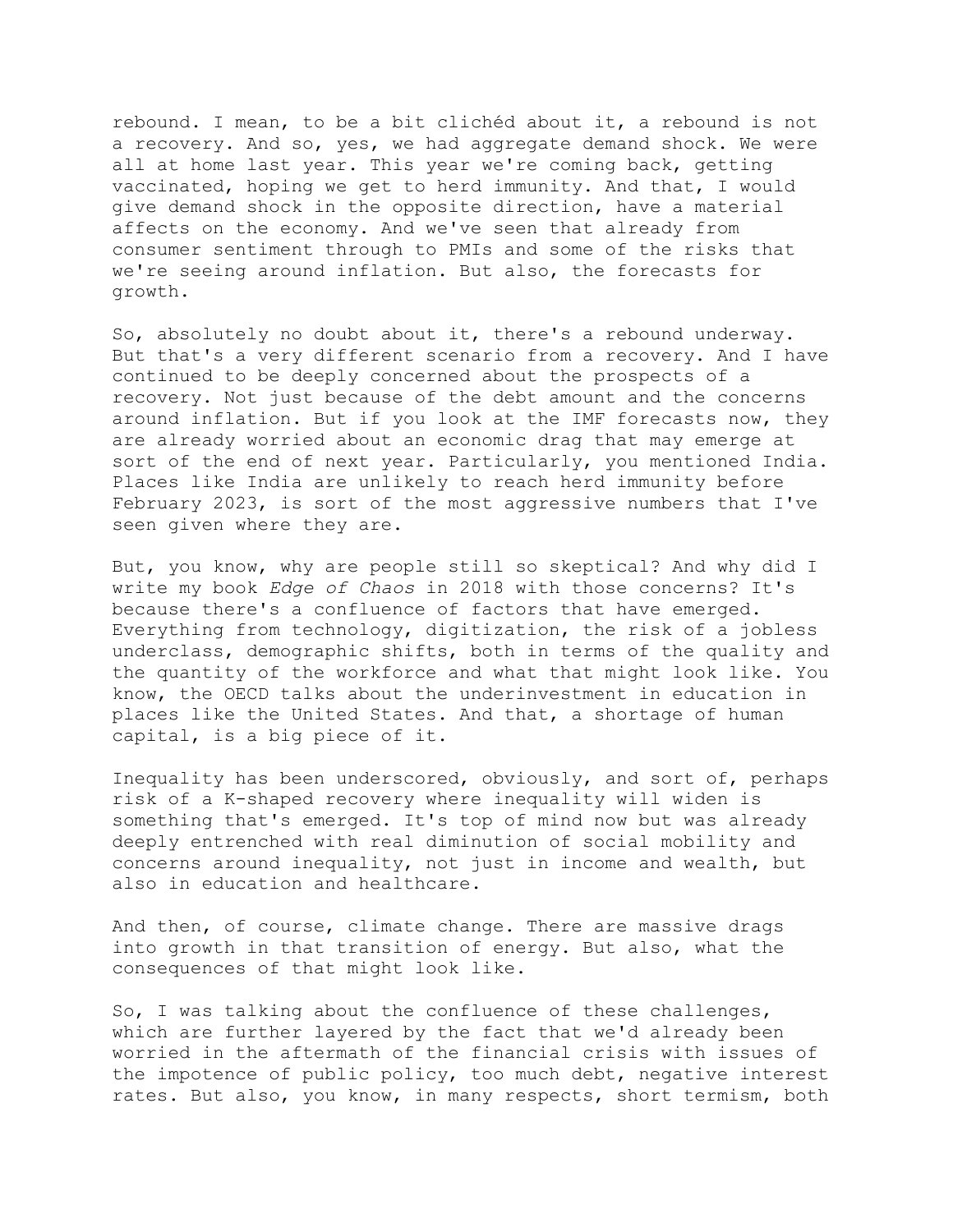with corporations, as well as with public policy. So, this whole confluence of factors was happening before COVID. And in that respect, COVID has essentially catalyzed or accelerated concerns from the Congressional Budget Office that in 2016 was already cautioning that the US government might not be able to meet its entitlement programs.

**John Waldron:** So, let me ask you, is there a policy response or a political response that you expect or suggest, you know, to what we have in front of us right now?

**Dambisa Moyo:** I do, actually. So, I get very nervous when I see, and I spent a lot of time in China in part of a group, about 20 of us, spent time with the president of China, including Larry Summers and a number of Nobel Laureates like Joe Stiglitz and Amartya Sen. And so, we spent time with President Xi. And clearly, and maybe I should put it this way, I think that the Chinese government seems to be much more where the US government was in the 1950s. They have much more visionary, big programs around, similar to the Manhattan Project and DARPA and the development of Silicon Valley. And we don't really hear of those really magnanimous type of programs anymore. And that relationship between corporations and government, I'm afraid, has become more and more fractured at precisely the wrong time.

So, you know, what kind of things do I think matter? I like something that Mike Bloomberg always says. We need government to be more data driven and focused on measured outcomes, forward leaning, and not corrupt. And if you have a government that functions like that, you can only win. But we have so much short termism. A lot of real gaps in terms of data driven. And we are behind in terms of technology.

There's a wonderful article I was reading about a chip. Gelsinger, who is the incoming CEO at Intel, really lamenting, really concerned about semiconductors. So, we're sitting here and seeing all these trends. And it worries me that we're not investing in education. According to McKinsey, by 2050 the US will be majority minority. So, by that I mean Blacks and Latinos will be the largest proportion of society. And the underinvestments in education in those groups in this country could put the country in a permanent economic recession. And what are we doing about it? We're watching paint dry, you know, essentially. And it's just not sufficient.

I touched on the fact that the American Society of Civil Engineers has graded infrastructure in this country as D+,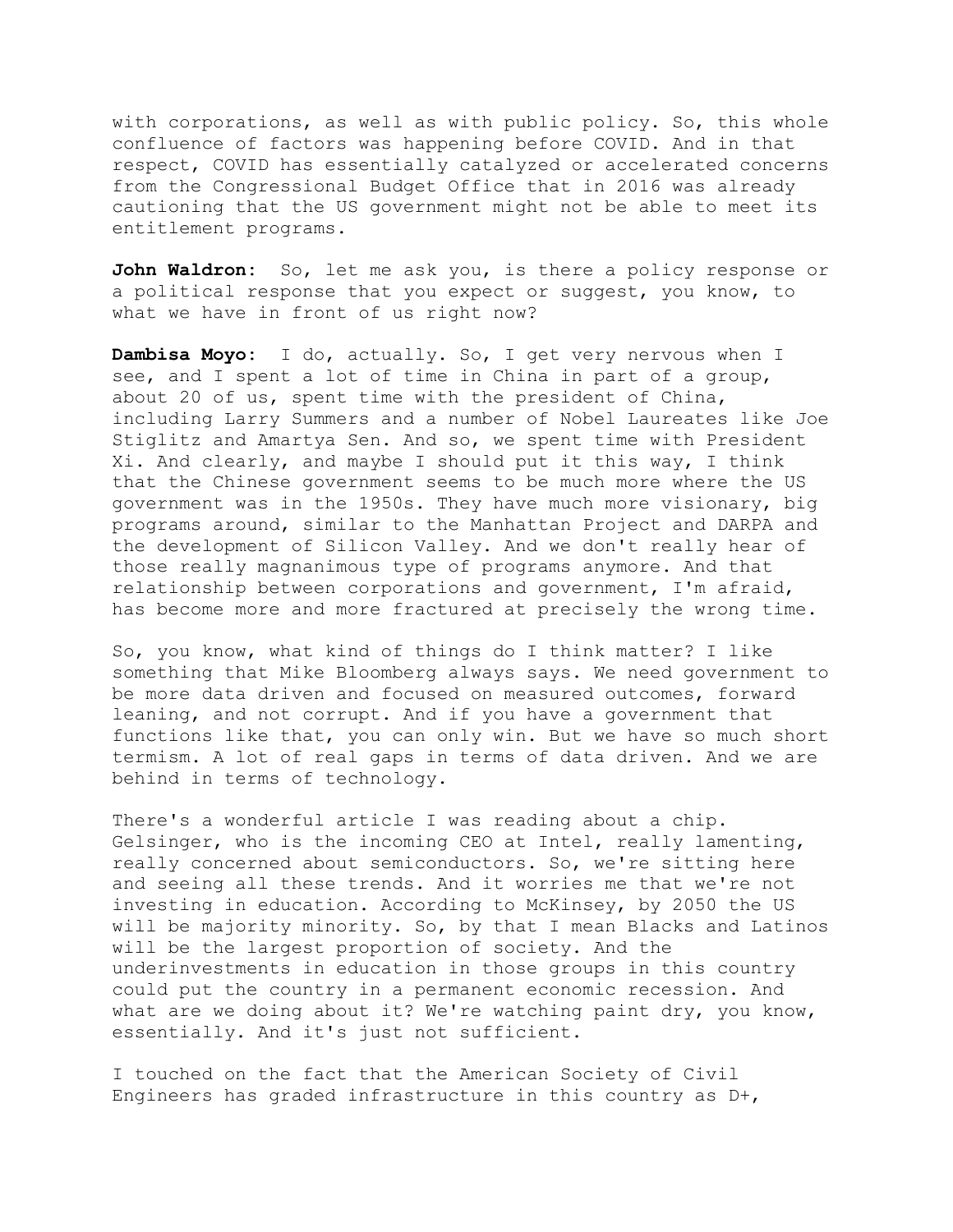mainly conventional infrastructure: bridges, roads, airports. But that is not a formula for success. And I worry a lot that we've become very good at pointing fingers, blaming China for everything. But there are so many things we should be doing to enhance our prospects: investing in technology, investing in transition energy. And we're not even doing that. And somehow, it's become sort of an acceptable malaise.

John Waldron: So, you pointed out China and their focus and their strategy. I want to unpack that a little bit. I often think about the fact that the US and China are clearly the two kind of global powers in the world right now. We can debate, you know, sort of what the state of the relationship is. But I think those are the two models that are going to emerge in terms of the world's, you know, stewards going forward in many respects. What do you make of the China model versus the US model, the sort of more democratic capitalist model versus a state controlled model? And how do you think it will evolve?

**Dambisa Moyo:** Well, just to put it into context, we've only had market capitalism and liberal democracy for about 1 percent of human time. And you know, as economists we love mean reversion. And so, you know, I do think, I do worry, and I express this view in my board meetings all the time, I worry that we have sort of been seduced by the last 50 years of real cooperation and globalization. Even much more extensive and expansive than what we saw in the Gilded Age. And we've kind of gotten used to, assuming that that is the sort of raison d'être or the status quo that, you know, everybody wants. And clearly that's not the case.

And we know for a fact that China today is the largest foreign lender to emerging markets. It's bigger than the IMF, the World Bank and Paris Club. We know that China is the biggest investor. It's the biggest trading partner of many developed and developing countries. And in many respects, it's become a harder pitch to say, democracy and market capitalism and globalization, these big themes that really defined a generation of Washington consensus, it's harder to explain that those things are still worth defending when, in China, people say, well, wait a second, you're the guys who were the source of the crisis in 2008 with the financial crisis. And by the way, you guys are the ones we've got lots of populism that's incredibly destabilizing. And more recently, we haven't done a very good job of showing that we can cooperate, in not only coming together as democratic countries to say, hey, wait a second, something's wrong with this pandemic. And subsequently, trying to deal with the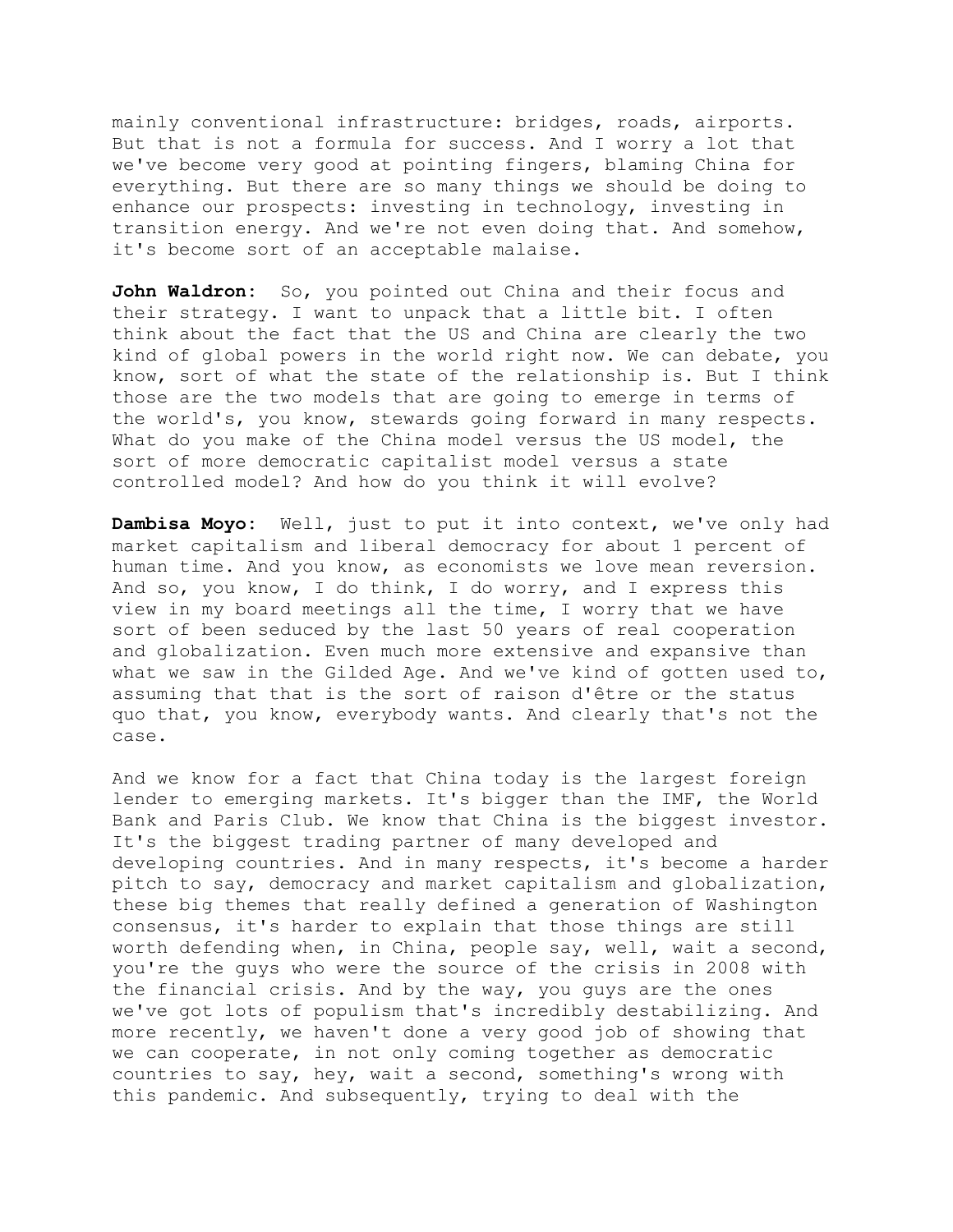vaccine. So, there are lots of areas that they can poke at us and say we're not doing well enough. And it's not a model worth pursuing.

I'll conclude by just saying, ultimately, a very good friend of mine always says "the numbers don't lie." And I think that that's the greatest challenge we have now. If we can create economic growth in a sustainable way, and by that, I mean a minimum of 3 percent per year, which is what you need to double per capita incomes in a generation, 25 years, if we can do that in a credible way, then I think we will get acolytes. If we can't, and we've been struggling to do that, it becomes a harder narrative at a time when China is posting insane numbers and continues to show itself to be a model that, you know, forget about the long term, but in the here and now is quite appealing. So, that's the needle that we thread.

For the avoidance of doubt, I'm a big pro democracy and definitely pro market capitalism and globalization, with obviously the caveats about the need for regulation and for government support and government partnerships.

**John Waldron:** I want to talk about public/private partnerships. You've spoken about the value of public/private partnership at Goldman Sachs. We really advocate and believe in public/private partnerships. Maybe you can give some examples of where they can be valuable. And do you have any specific examples of successful partnerships you would highlight that we should reflect on?

**Dambisa Moyo:** I personally believe that we should be using the muscle that we have the best advantage in. So, things like financial skills, things like job creation, supporting small and medium enterprises, which is why I think that the program for Black women that Goldman Sachs has initiated with Dina Powell and others is brilliant, because that's real. Those are practical ways to actually transform people's lives in a sustainable way. And we do that. We do that by providing loans. I wrote an article in *The Harvard Business Review* recently talking about how the role of corporations is going to change, even, you know, without ESG and become much more focused on subcontractors, suppliers, thinking about the sort of nature of the ecosystem. And the only way we can do that is really a working partnership with government, as we've seen with the vaccines. So, yeah, I have lots of different examples. That just might be a bit of flavor.

**John Waldron:** I want to transition to One Million Black Women.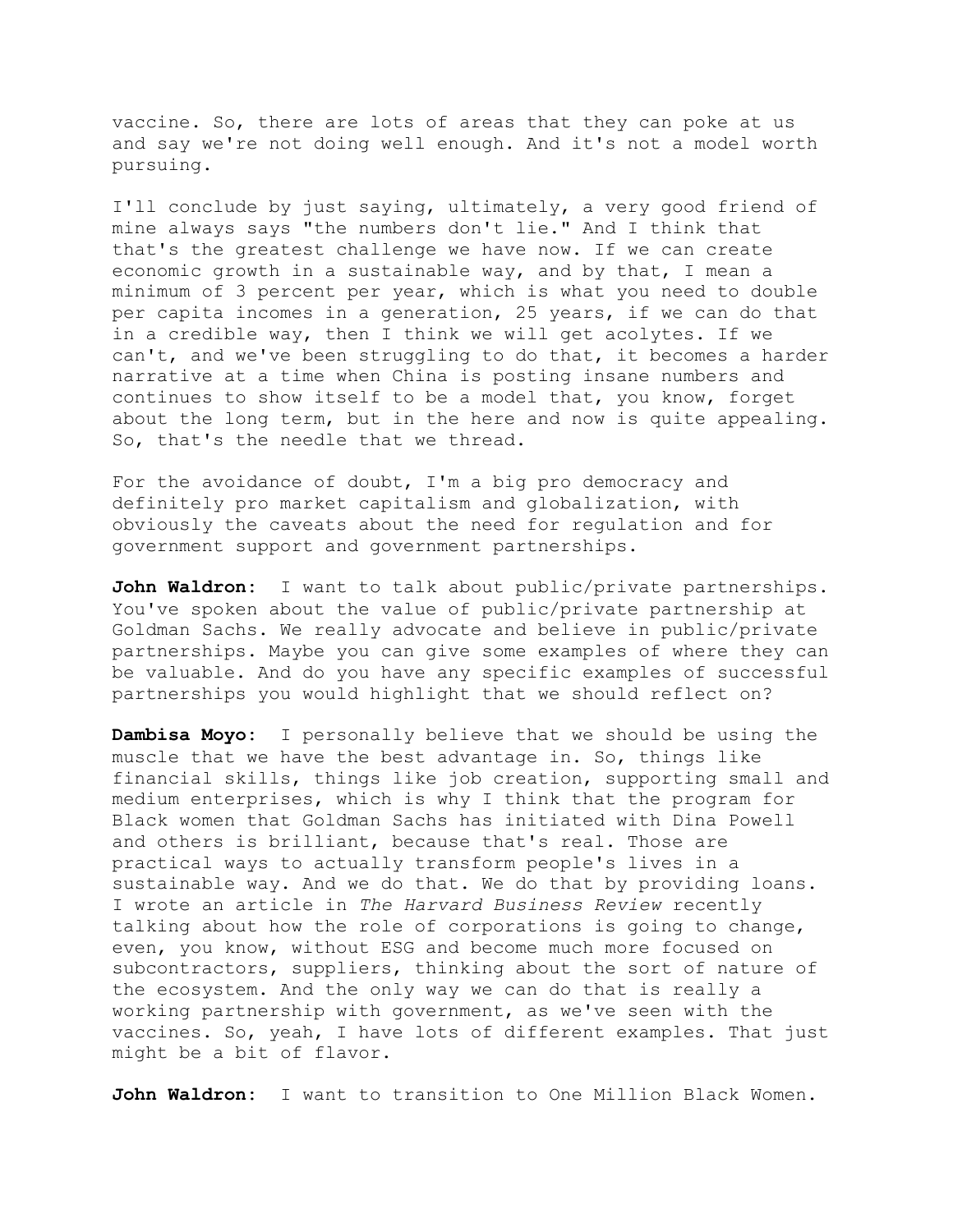But before I do, just one last question on this thread. Something I think a lot about, which is the disconnect between, as you've talked about, long-term economic progress and having to be very strategic and thinking about how to build economies and create growth for the long term sustainably, with short term political tenures and election processes and, you know, a system that kind of seems like everybody's always running for election as opposed to governing. Do you have a comment on that? Do you agree with that? Do you worry about it?

**Dambisa Moyo:** Yeah. So, in fact it's an interesting point because I alluded to my last book, the 2018 book called *Edge of Chaos*. And the book was really in two parts. It really highlighted a lot of the points that I raised here about these long-term systemic problems that we're dealing with: the breakdown of social mobility, climate change, demographic shifts, technology and its impact on job creation. So, those are all long-term, intergenerational structural shifts that we're experiencing. And they should be matched by long-term thinking. But, of course, as you said, we have elections every couple of years. And so, it becomes this sort of schism between long term and short term.

In that book, the second half of the book actually had ten proposals on what we might do to extend the terms, extend the way people think about some of these issues. So, just to give you, maybe, one or two quick examples. One of the things I think is really interesting in Singapore - and by the way, I should say all ten proposals are based and rooted in reality. So, it's not like I was just cooking them up in my kitchen. They are drawn from live experiences of how other countries run some of their democratic processes.

But one suggestion was in Singapore. Compensation is much higher for public officials. So, the Head of State there I think earns over a million dollars every year, which is quite something compared to other heads of state. But also, what I thought was really interesting is that for different ministers who are responsible for key sectors: healthcare, education, infrastructure, their salaries are higher. But very much like private sector, they've built in malus and clawback restrictions. Which put in simple parlance, in the years to come, if you find out that actually they claimed that they reduced infinite mortality and extended life expectancy, and they actually didn't do that, the government is able to clawback on their pensions and their incomes. And I just think it's kind of brilliant because we do that already in the private sector.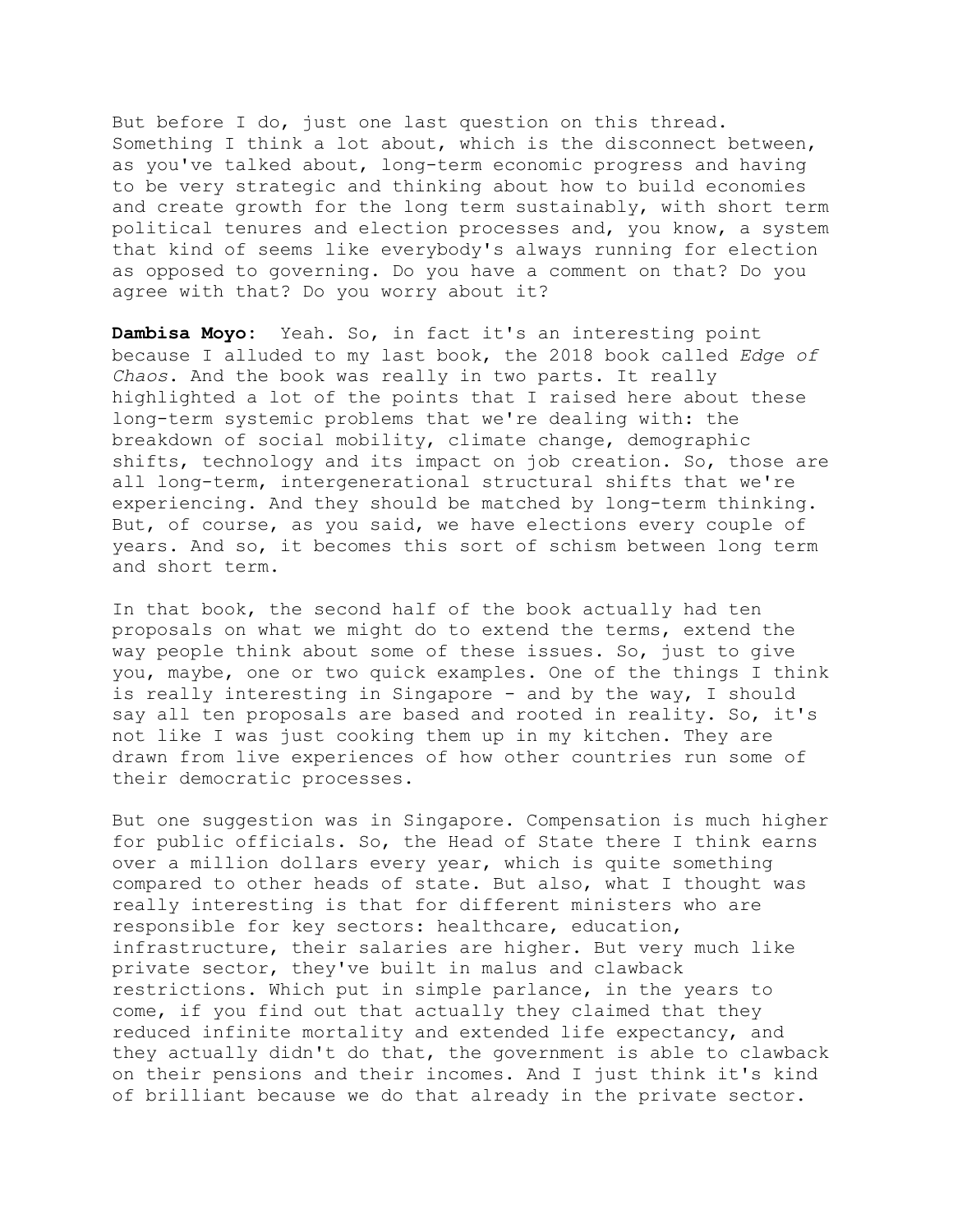So, the notion that they would do it in the public sector, I thought, was pretty innovative.

And then there are other ways, things like extending terms, but also limiting the terms. So, you have a six year term, or a seven year term better matched with business cycles. But you don't want the person to stick around forever. So, you only allow them to have one term. I think those are kinds of innovations, again, that have been shown to be quite credible and to work. So, it takes a lot to change the system. But I thought they were interesting anyway.

John Waldron: Okay, let's pivot to One Million Black Women, which is something you highlighted, I referenced at the beginning, we're extremely proud of what we're trying to do here. We've got a lot of work ahead of us, but the idea, we think, has real merit.

You're a member of the advisory board, which we really appreciate your willingness to do that, to support us and to support the impact that we think we can have for Black women across the United States.

What are the key issues that you see that are really affecting Black women when it comes to their financial health and access to resources?

**Dambisa Moyo:** I would say fundamentally it's information. And by the way, it's particularly acute with minority women. But the truth is, I think, a lot of people in the country, particularly in a capitalist society, just don't have much information about where to access loans, how to access loans, you know, notwithstanding structural impediments that mean that even if they do get that information and they submit an application for a loan with collateral, there might be some overhang or redlining or whatever, you can take your pick, that might create structural challenges for them to raise capital. So, capital is the problem.

But I do think even before that we are living in a society where a lot of people don't have a bank account. Don't even know how to open a bank account. The notion of savings. The notion of how the markets function. Although, it's such an integral part of day to day living in a capitalist society like this, it's just something that people just don't have any information.

**John Waldron:** Can I ask you just to further elaborate? Are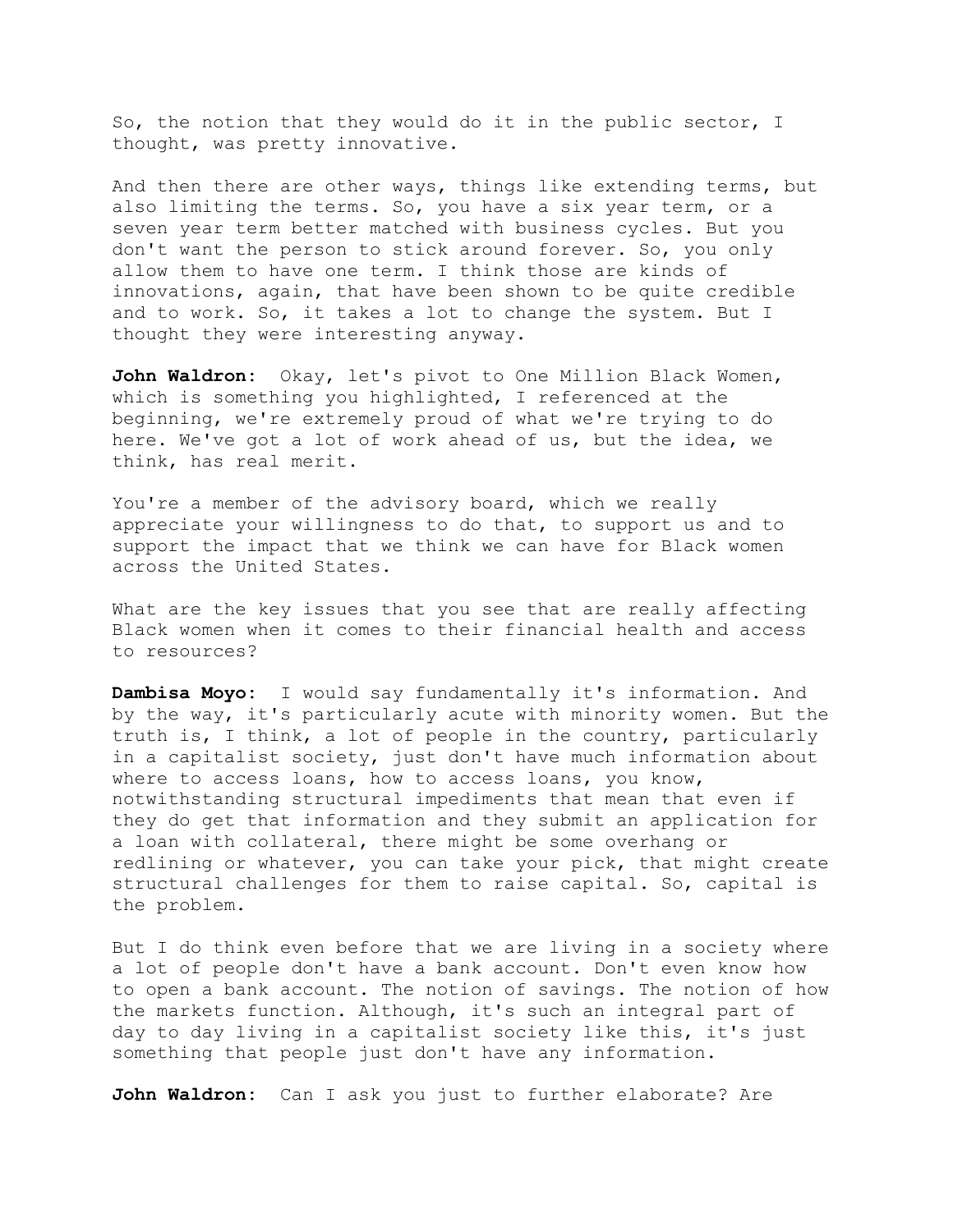there things that you think the political sector, the policy apparatus can do to address some of these issues? You know, whether it's financial literacy or otherwise, just you know, in terms of, again, focusing on Black women as we are in this initiative, are there things that you would advocate from a policy standpoint that we and others should be pushing in our agenda?

**Dambisa Moyo:** Yeah. You know, I think, look, like many other people I've become less sanguine about the ability for government to take serious action on these issues. And so, we are thinking a lot in the boardroom about what specifically companies can do. And I think there is a lot of leverage there.

For instance, you know, we tend to think a lot about employees and how to diversify the employee base, which is critical. We know the numbers are in. Companies that are more diverse, their return on equity is higher. They're clearing the cost of capital. We know all those statistics. And in my book *How Boards Work,* I talk a lot about that, the importance of having that sort of pure data as evidence.

You asked specifically about where public policy has a role. One of the things that I think is hard to implement but I really have been sort of pushing for several years now with not much success is that, ultimately, the asset owners of a lot of pension funds and with money that asset managers like institutional investors like BlackRock or State Street and Vanguard are managing is our money as citizens. And I think we've got a lot more room, but actually even government has a lot more room, to say, "You know what, we want to see more investment in things that enhance society." So, pensions, at least some proportion should be targeted more aggressively to areas of infrastructure build out. We all need infrastructure. It's not some big mystery. And by the way, I know the arguments: the returns are low. Liability. I get all all of that. But if this is about social construct and social improvement, it seems to me we've got many more degrees of freedom and much more wiggle room to use the sort of portfolio of levers that we have. And government can be much more innovative than they've been.

**John Waldron:** We've been pretty vocal about diversity on boards. You sit on a lot of boards and have on a lot of boards. I'm interested in your perspective on the diversity of the boards you've sat on. How you think it makes the boards better? Where do you think we are in the journey of having the right diversity on boards? What has to happen to make that better?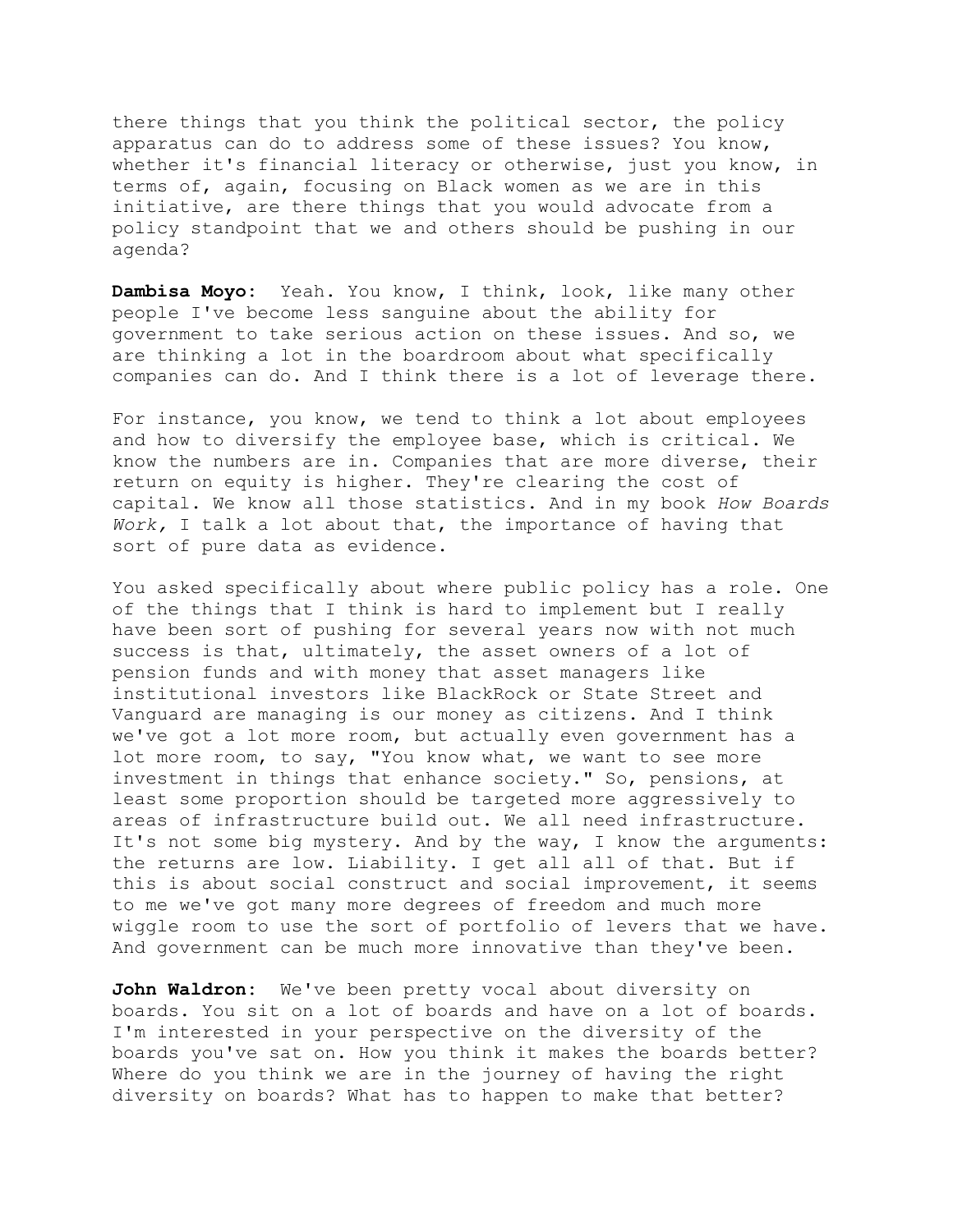**Dambisa Moyo:** Yeah. So, you know, as a high level, as I mentioned earlier, it's a no brainer. You need diversity if you want to compete in the 21st century. And not just for the emotional, sort of, optics of it. Actually, the numbers show it's really impactful in how decisions are made, how we allocate capital, which is a critical piece of success of companies. So, I think we should all just accept that that is a known known.

When I joined my first board 12 years ago, I was on three boards, large boards, and I was the only woman, and I was the only visible person of color. I talk about in the book how somebody pointed a finger, a shareholder at an AGM, pointed a finger at me very aggressively and said, "What are the credentials of that statutory woman that she should be on the board?" And I was very struck by that because it reminded me that nobody wants to be on a board if they aren't qualified. And the good news is that we don't have to worry about that because there is a lot of talent. There is a wall of talent that comes in the form of women. It comes in the forms of Black people, Latinos, Asians, and people of non-traditional backgrounds.

And what the onus is now for corporations, is to broaden their aperture and to say, "Well, this person, we can't just look at the pipeline of CEOs. We need to broaden that thinking and thinking about how we need people who understand technology or academia, healthcare and life sciences, geopolitics. These are the issues that we're dealing with, and we need more of those people." And you know, as I said, the good news is there's plenty of talent out there. We just have to do much more work than being quite narrow in how we've approached it in the past.

**John Waldron:** Well, sadly, we're coming to the time when we have to part. But I just can't thank you enough for our comments. And you've got a lot of great runway in front of you. And we really appreciate your affiliation with the firm and your work with us on One Million Black Women. So, appreciate the time. And I wish you well.

**Dambisa Moyo:** All the best to you. Thank you so much. It's a pleasure.

## **John Waldron:** Thanks.

*This transcript should not be copied, distributed, published or reproduced, in whole or in part, or disclosed by any recipient to any other person. The information*